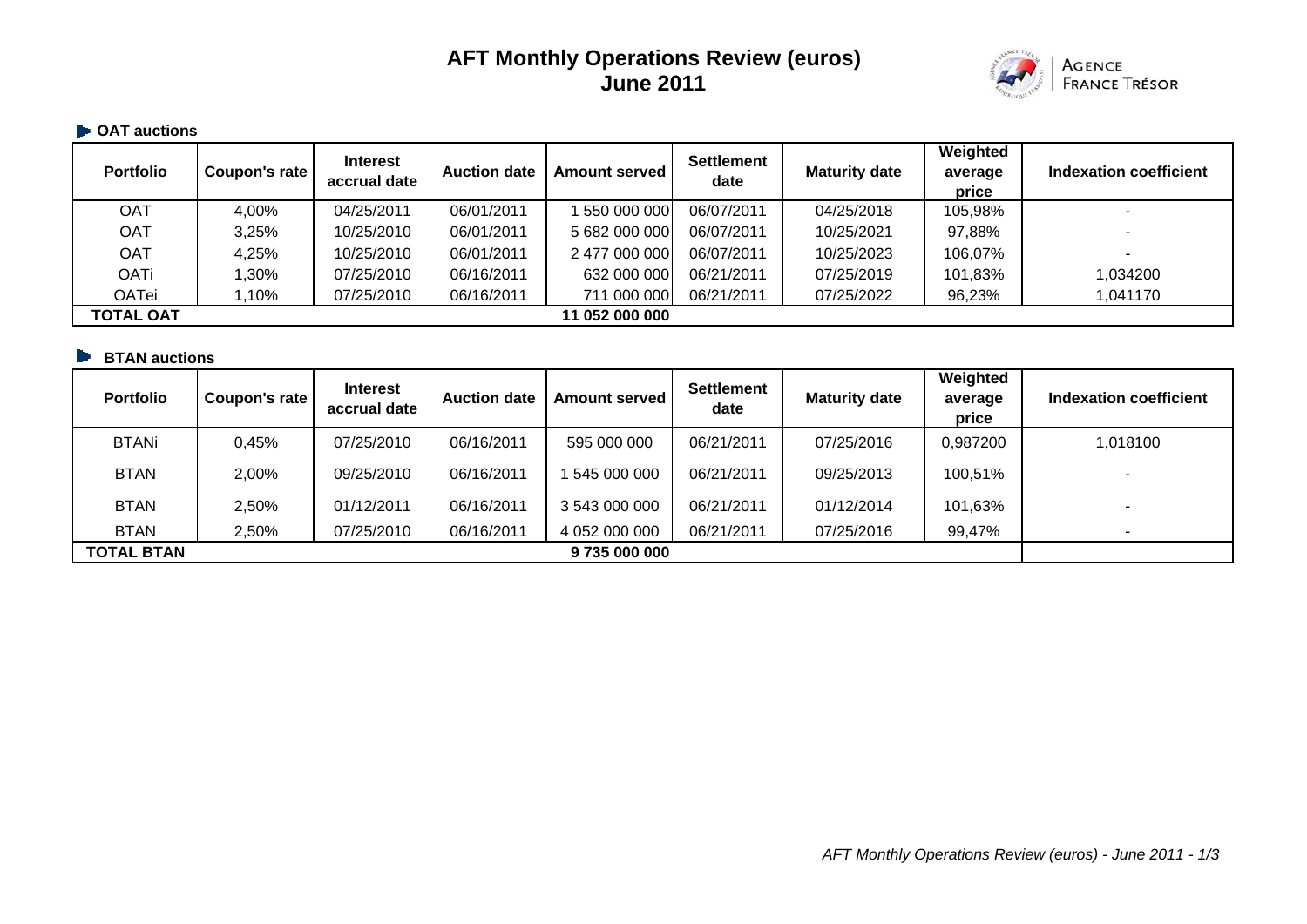| <b>Portfolio</b> | <b>Auction date</b> | Term (weeks)    | Amount<br>served ( <b>⊕</b> n) | Settlement date | <b>Maturity date</b> | <b>Weighted average</b><br>rate $(\%)$ |
|------------------|---------------------|-----------------|--------------------------------|-----------------|----------------------|----------------------------------------|
| <b>BTF</b>       | 06/06/2011          | 12              | 3506                           | 06/09/2011      | 09/01/2011           | 0,990                                  |
| <b>BTF</b>       | 06/06/2011          | 15              | 1 003                          | 06/09/2011      | 09/22/2011           | 1,031                                  |
| <b>BTF</b>       | 06/06/2011          | 25              | 1 503                          | 06/09/2011      | 12/01/2011           | 1,200                                  |
| <b>BTF</b>       | 06/06/2011          | 51              | 2 0 0 6                        | 06/09/2011      | 05/31/2012           | 1,434                                  |
| <b>BTF</b>       | 06/14/2011          | 13              | 4 5 0 3                        | 06/16/2011      | 09/15/2011           | 1,128                                  |
| <b>BTF</b>       | 06/14/2011          | 24              | 1 007                          | 06/16/2011      | 12/01/2011           | 1,257                                  |
| <b>BTF</b>       | 06/14/2011          | 50              | 2 0 0 3                        | 06/16/2011      | 05/31/2012           | 1,428                                  |
| <b>BTF</b>       | 06/20/2011          | 12 <sup>2</sup> | 4 504                          | 06/23/2011      | 09/15/2011           | 1,150                                  |
| <b>BTF</b>       | 06/20/2011          | 27              | 2 0 0 4                        | 06/23/2011      | 12/29/2011           | 1,288                                  |
| <b>BTF</b>       | 06/20/2011          | 49              | 1 0 0 3                        | 06/23/2011      | 05/31/2012           | 1,408                                  |
| <b>BTF</b>       | 06/27/2011          | 13              | 4 504                          | 06/30/2011      | 09/29/2011           | 1,161                                  |
| <b>BTF</b>       | 06/27/2011          | 20              | 1 0 0 2                        | 06/30/2011      | 11/17/2011           | 1,205                                  |
| <b>BTF</b>       | 06/27/2011          | 26              | 1 509                          | 06/30/2011      | 12/29/2011           | 1,258                                  |
| <b>TOTAL BTF</b> |                     |                 | 30 057                         |                 |                      |                                        |